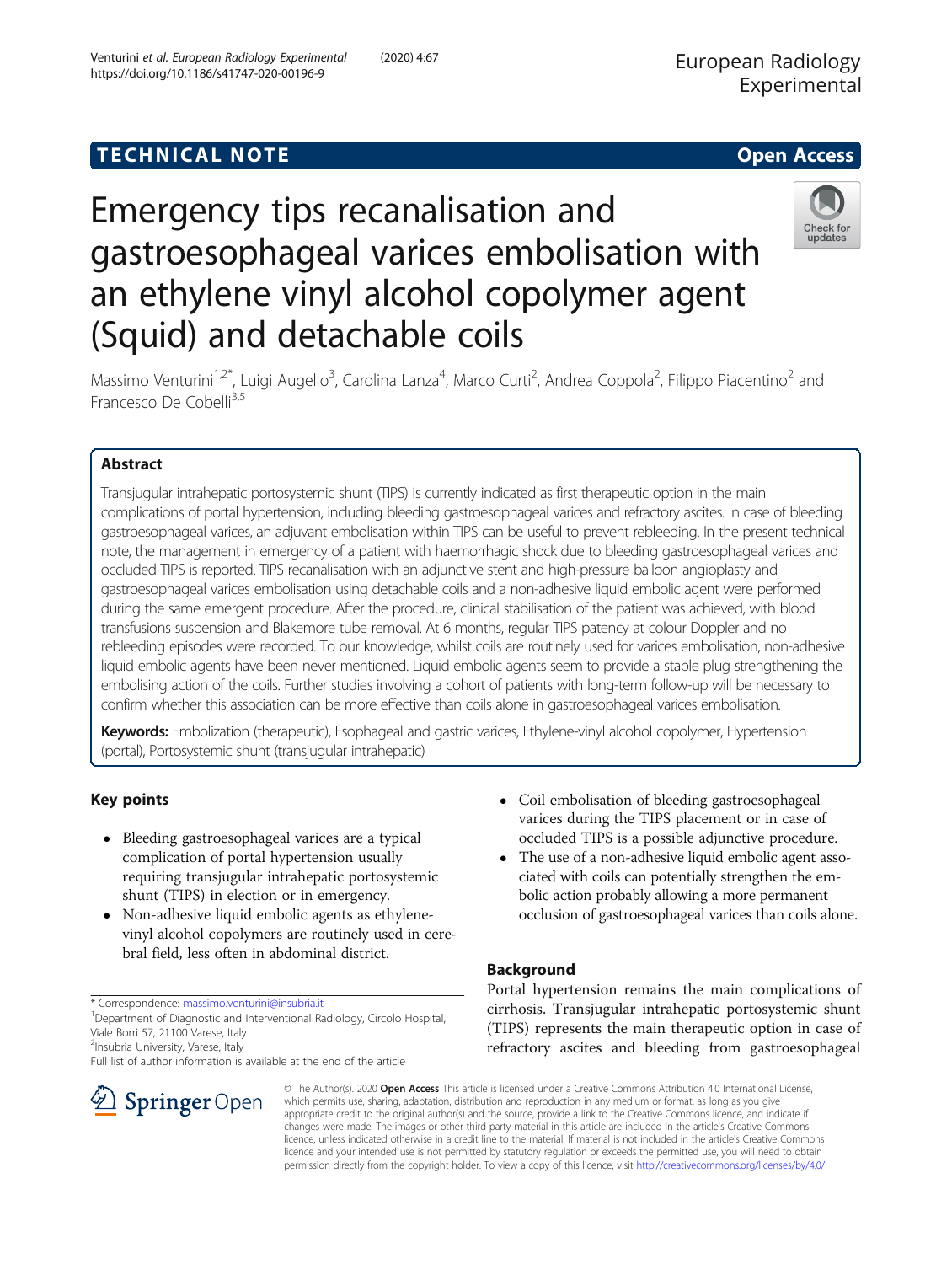varices, in particular when medical or endoscopic treatments fail [\[1](#page-3-0), [2\]](#page-3-0).

An adjuvant embolisation of gastroesophageal varices within TIPS procedure can be useful to prevent a rebleeding. Coil embolisation is routinely used, although alternative embolic agents or devices, such as glue or plugs [\[3](#page-3-0)–[5](#page-3-0)], were also used in gastroesophageal varices embolisation. Advantages of detachable coils, nowadays less expensive than in the past, are their marked radiopacity and their capability to be removed and replaced when necessary, whilst their major limit is the achievement of a complete and permanent occlusion [\[6](#page-3-0)]. Non-adhesive, ethylene-vinyl alcohol (EVOH) liquid embolic agents mixed with micronised tantalum powder and dissolved in dimethyl sulfoxide (DMSO), as Onyx and Squid, were mainly used in the cerebral district [[7](#page-3-0), [8\]](#page-3-0). However, they have recently also used in abdominal diseases, alone as in endoleak embolisation [[9](#page-3-0), [10](#page-3-0)] or associated with coils for treating splenic [[11\]](#page-3-0) or renal aneurysms [[12](#page-3-0)]. Squid, more recently introduced than Onyx, associated with coils seems to provide a more stable and totally occlusive cast to prevent recanalisation. In the present technical note, an emergency TIPS recanalisation with bleeding gastroesophageal varices embolisation using Squid and detachable coils is presented.

#### Case report

The management of a 58-year-old man with post-hepatitis C advanced cirrhosis, mild ascites and massive haematemesis come to the emergency department of our hospital is referred. The patient presented in our emergency department with massive haematemesis, hypotension (blood pressure 90/60 mmHg), tachycardia (110 beats per minute) and anaemia (haemoglobin level 9 mg/dL). Haemodynamic instability of the patient was treated by blood transfusions and by Blakemore tube placement in the stomach. An emergency contrast-enhanced computed tomography (CT) showed large gastroesophageal varices and an occluded TIPS (Fig. [1a](#page-2-0)) placed 3 years ago at another hospital. A TIPS recanalisation with gastroesophageal varices embolisation was planned in emergency setting. The hemodynamically stabilised patient signed a specific institutional procedure-related consent form that covers retrospective observational studies. The procedure was performed by an experienced (> 20 years) interventional radiologist (M.V.) during patient conscious sedation.

After the placement of a 7-F introducer in the right jugular vein, the occluded TIPS was crossed using a 0.035 in. hydrophilic guidewire (Terumo, Tokyo, Japan) and a 4- F Headhunter catheter (Cordis, Miami Lakes, FL, USA). Portal pressure was 36 mmHg. The preliminary portography showed large gastroesophageal varices (Fig. [1b](#page-2-0)). First gastric varices (Fig. [1](#page-2-0)c), then oesophageal varices (Fig. [1](#page-2-0)d) were catheterised with a coaxial microcatheter (1.9 Carnelian, Tokai, Sarayashiki Taraga Kasugay City, Japan) and progressively embolised with detachable coils (18–20-mm diameter, 30–50-cm length; Interlock, Boston Scientific Corporation, Marlborough, MA, USA) and an (EVOH) copolymer agent (Squid-Peri 34, Emboflu, Gland, Switzerland). EVOH liquid embolic agent was shacked for 15–20 min and, before administration, the microcatheter dead space was filled with DMSO. Squid was then slowly injected to minimise DMSO-related pain due to its endothelial toxicity, progressively retracting the microcatheter to avoid its entrapment. No pain was recorded during Squid administration. After gastroesophageal varices embolisation, a self-expandable bare metal stent (12 mm diameter, 8 cm length; Wallstent, Boston Scientific Corporation, Marlborough, MA, USA) was overlapped to the previous stent and finally a balloon-angioplasty (10 mm diameter, 4 cm length, 18 atm insufflation pressure) of the whole TIPS was performed (Fig. [1e](#page-2-0)). Portal pressure at the end of the procedure was 24 mmHg. The final portography showed a quick opacification of the TIPS and the right atrium without gastroesophageal varices evidence, as good function of the portosystemic shunt (Fig. [1](#page-2-0)f). Contrast material administered during the procedure was about 60 mL of Iopromide (Ultravist 370, Bayer Health-Care, Berlin, Germany). After the procedure, clinical stabilisation of the patient was achieved, blood transfusions were suspended and Blakemore tube was removed. At discharge 6 days after the procedure, haemoglobin level was 11.4 mg/dL. No rebleeding episodes were recorded during 6 months of follow-up. Colour Doppler ultrasound at 24 h and at 1 and 6 months confirmed the TIPS patency.

#### **Discussion**

Venous embolisation with an EVOH liquid embolic agent associated with n-butyl-cyanoacrylate was previously described for occlusion of portal branches in preoperative portal vein embolisation [\[13](#page-3-0)]. Squid use as embolic agent in various abdominal diseases  $[10]$  and its association with detachable coils in visceral artery aneurysms were recently reported [\[11,](#page-3-0) [12\]](#page-3-0). In the present case, detachable coils were first placed to provide the scaffold, subsequently compacted by Squid 34, the most viscous formulation, achieving a stable and occlusive plug. EVOH liquid embolic agent can strengthen the embolising power of the coils. The two best known non-adhesive EVOH liquid embolic agents are Onyx and Squid, both available in different formulations characterised by variable viscosity. They are similar but Squid, marketed more recently, is also available in the less viscous formulation which spreads more distally and may be useful in selected cases, as for example to treat arteriovenous malformations [\[8,](#page-3-0) [14](#page-3-0)]. Another advantage of Squid over Onyx is the reduced percentage (less 30%) and smaller size of tantalum particles conditioning fewer metallic artefacts on CT images [[15](#page-3-0), [16](#page-3-0)]. Compared to adhesive liquid embolic agents as glue, Squid and Onyx are more expensive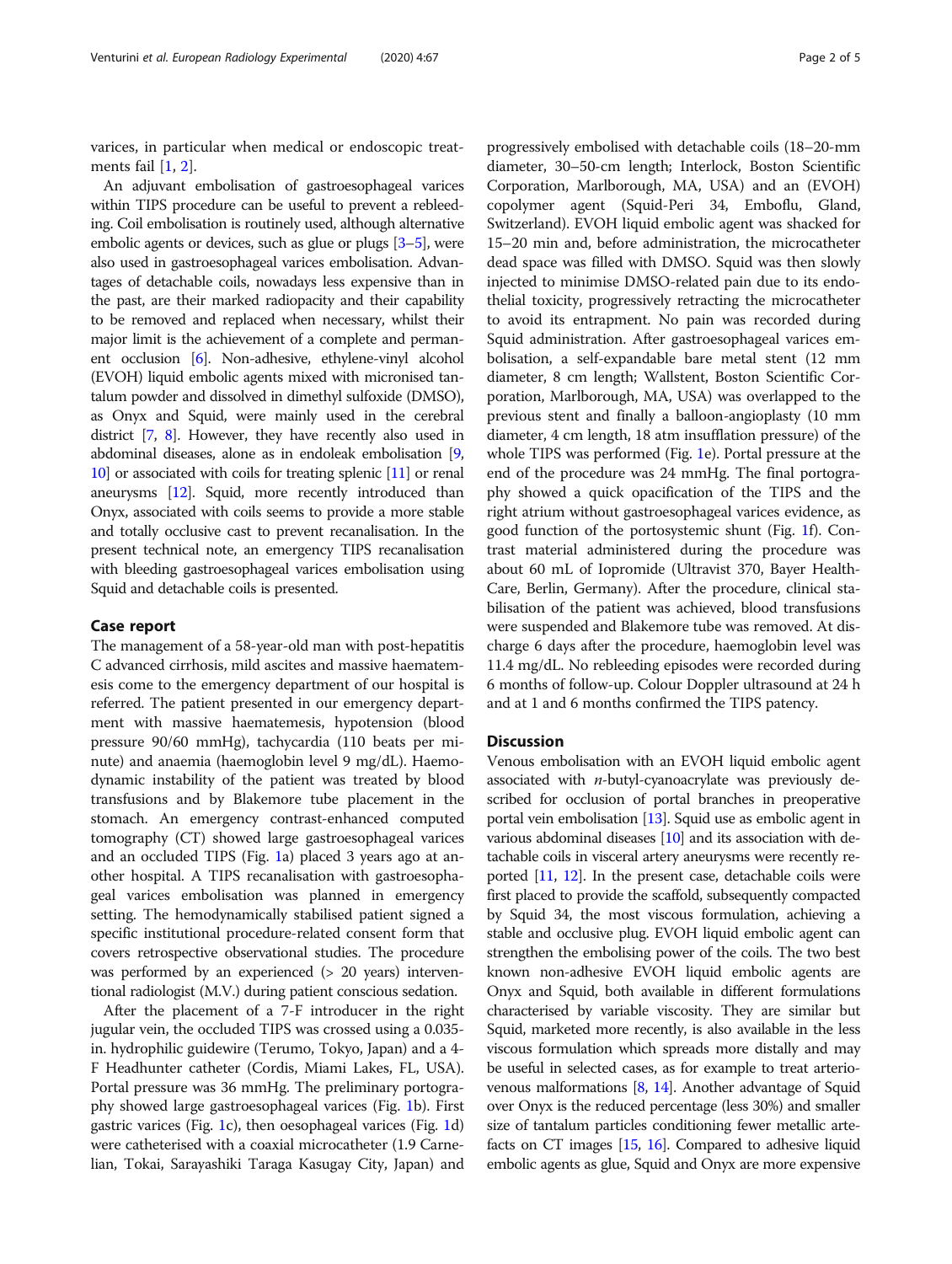<span id="page-2-0"></span>

Fig. 1 a Contrast-enhanced computed tomography in emergency in a cirrhotic patient with haematemesis shows an occluded transjugular intrahepatic portosystemic shunt (TIPS) (white arrow). **b** Portography after TIPS recanalisation shows large gastric varices (white arrows). **c** Embolisation with an ethylene-vinyl alcohol (EVOH) liquid embolic agent (white arrow) and detachable coils of the gastric varices through a coaxial microcatheter. A Blakemore tube with inflated balloon in the stomach is evident (black arrows). **d** After gastric varices embolisation in the projective correspondence of the Blakemore tube (black arrows), also oesophageal varices were embolised with liquid embolic agent (white arrow) and detachable coils. e After gastroesophageal varices embolisation and an overlapped second stent placement, TIPS recanalisation was completed with high-pressure balloon angioplasty. f Final portography shows a quick opacification of the TIPS and the right atrium as good function of the portosystemic shunt without more evidence of the gastroesophageal varices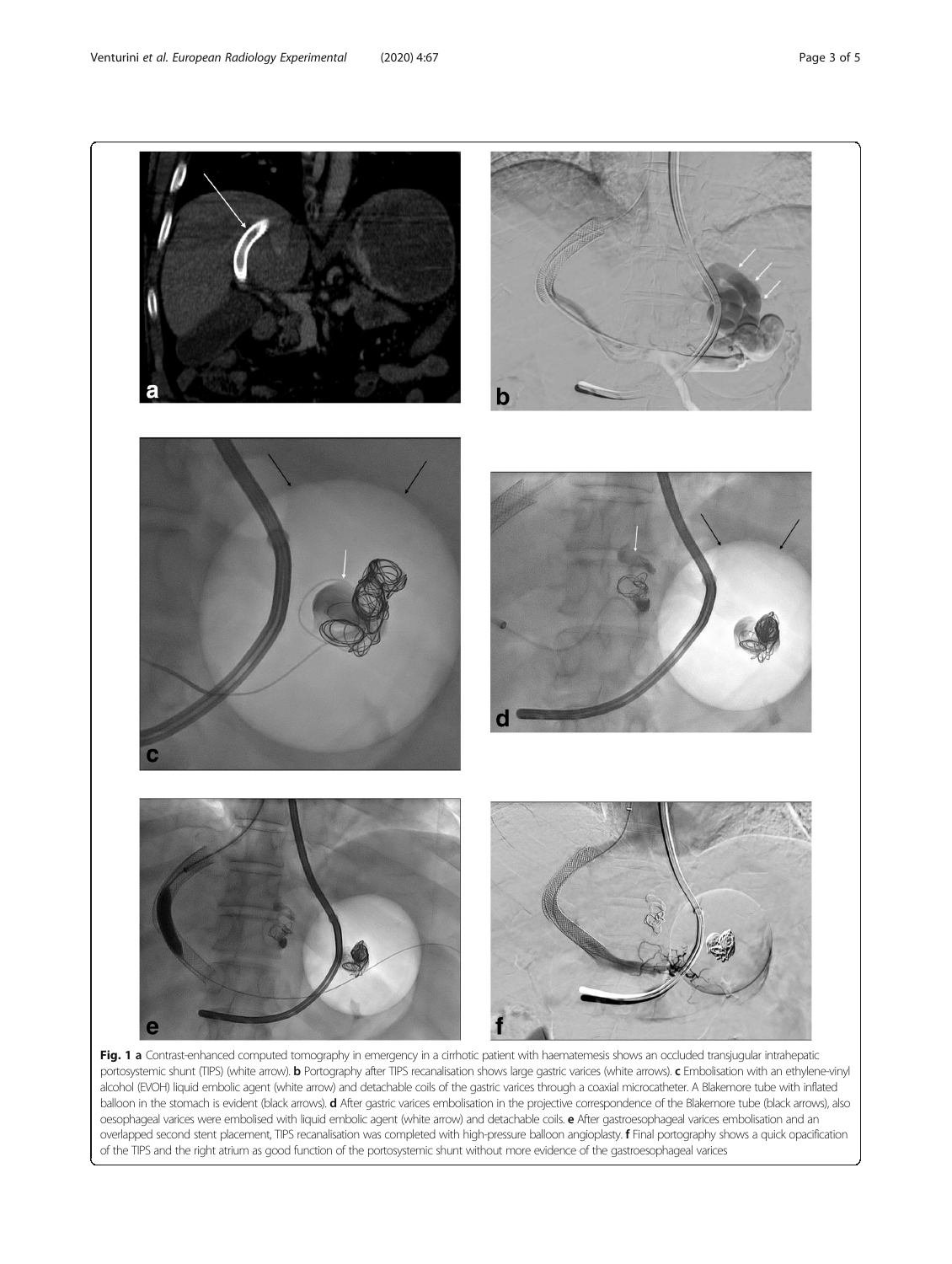<span id="page-3-0"></span>but can provide a more predictable formulation-dependent distribution, resulting in more homogeneous casts. Moreover, the risk of accidental complications due to non-target vessel embolisation is probably higher using glue than EVOH embolic agents: glue spreads in a flow-dependent manner and can potentially be displaced during microcatheter retraction, if stuck to its tip [[17](#page-4-0)]. This risk can increase in case of a retraction of a microcatheter for a long distance without the protection of a standard angiographic catheter as for example in the case of a type 2 endoleak embolisation performed through the Riolano arch [\[18](#page-4-0)]. A disadvantage of non-adhesive liquid embolic agents is the need of DMSO, potentially endotheliotoxic and unnecessary using glue.

Before Squid infusion, DMSO (not radiopaque) was slowly injected to minimise the possible pain due to its endothelial toxicity. Usually, in case of DMSO infusion in a large vascular bed, such as gastroesophageal varices, procedures are well tolerated without need for pain medication [[19](#page-4-0)], as in our case. After gastroesophageal varices embolisation, TIPS was prolonged in portal vein with a second bare metal stent overlapped with the first previously placed stent and finally a high-pressure balloon angioplasty was performed.

Summarising, in our preliminary experience, simultaneous TIPS recanalisation and gastroesophageal embolisation with an EVOH liquid embolic agent and coils was successfully performed in emergency, with good clinical mid-term outcome. Further studies involving cohorts of patients with long-term follow-up are needed to validate the association of EVOH liquid embolic agents and coils in gastroesophageal varices embolisation.

#### Abbreviations

CT: Computed tomography; DMSO: Dimethyl sulfoxide; EVOH: Ethylene-vinyl alcohol; TIPS: Transjugular intrahepatic portosystemic shunt

#### Authors' contributions

MV and LA performed the procedure in emergency and the follow-up based on Colour Doppler. MV, CL, MC, AC, FP and FDC contributed to study design, manuscript preparation and revision. All authors read and approved the final manuscript.

#### Funding

The authors state that this work has not received any funding.

### Availability of data and materials

Data and materials can be provided on request.

#### Ethics approval and consent to participate

The procedure in emergency was performed according to studies involving human participants and it was in accordance with the ethical standards of the institutional and/or national research committee and with the 1964 Helsinki Declaration and its later amendments or comparable ethical standards. The patient signed a specific institutional procedure-related consent form that covers retrospective observational studies.

#### Consent for publication

See "Ethics approval consent to participate" section.

#### Competing interests

The authors declare that they do not have competing interests.

#### Author details

<sup>1</sup>Department of Diagnostic and Interventional Radiology, Circolo Hospital Viale Borri 57, 21100 Varese, Italy. <sup>2</sup>Insubria University, Varese, Italy.<br><sup>3</sup>Department of Clinical and Experimental Badiology. San Baffaele. <sup>3</sup>Department of Clinical and Experimental Radiology, San Raffaele Scientific Institute, Milan, Italy. <sup>4</sup>Department of Radiology, European Institute of Oncology, Milan, Italy. <sup>5</sup>Vita-Salute San Raffaele University, Milan, Italy.

#### Received: 21 September 2020 Accepted: 13 November 2020 Published online: 10 December 2020

#### References

- 1. Loffroy R, Favelier S, Pottecher P et al (2015) Transjugular intrahepatic portosystemic shunt for acute variceal gastrointestinal bleeding: indications, techniques and outcomes. Diagn Interv Imaging 96:745–755. [https://doi.](https://doi.org/10.1016/j.diii.2015.05.005) [org/10.1016/j.diii.2015.05.005](https://doi.org/10.1016/j.diii.2015.05.005)
- 2. Fagiuoli S, Bruno R, Debernardi Venon W et al (2017) Consensus conference on TIPS management: techniques, indications, contraindications. Dig Liver Dis 49:121–137. <https://doi.org/10.1016/j.dld.2016.10.011>
- 3. Schulteib M, Giesler M, Maruschke L et al (2019) Adjuvant transjugular variceal occlusion at creation of a transjugular intrahepatic portosystemic shunt (TIPS): efficacy and risks of Bucrylate embolization. Cardiovasc Intervent Radiol 42:729–736. <https://doi.org/10.1007/s00270-019-02176-y>
- 4. Lakhoo J, Bui JT, Lokken RP, Ray CE Jr, Gaba RC (2016) Transjugular intrahepatic portosystemic shunt creation and variceal coil or plug embolization ineffectively attain gastric variceal decompression or occlusion: results of a 26-patient retrospective study. J Vasc Interv Radiol 27:1001– 1011. <https://doi.org/10.1016/j.jvir.2016.02.019>
- 5. Sarwar A, Esparaz AM, Tapper EB et al (2017) Comparison of vascular plugs and pushable coils for variceal embolization After TIPS. AJR Am J Roentgenol 208:650–655. <https://doi.org/10.2214/AJR.16.16012>
- 6. Lee J, Lim JW, Cho YD (2018) Follow-up outcomes after re-embolization for recanalized aneurysms after initial coiling: further recurrence rates and related risk factors. World Neurosurg 114:e508–e517. [https://doi.org/10.](https://doi.org/10.1016/j.wneu.2018.03.017) [1016/j.wneu.2018.03.017](https://doi.org/10.1016/j.wneu.2018.03.017)
- 7. Crowley RW, Ducruet AF, Kalani MY, Kim LJ, Albuquerque FC, Mc Dougall CG (2015) Neurological morbidity and mortality associated with the endovascular treatment of cerebral arteriovenous malformations before and during the Onyx era. J Neurosurg 122:1492–1497. [https://doi.org/10.3171/](https://doi.org/10.3171/2015.2.JNS131368) [2015.2.JNS131368](https://doi.org/10.3171/2015.2.JNS131368)
- 8. Lozupone E, Bracco S, Trombatore P et al (2020) Endovascular treatment of cerebral dural arteriovenous fistulas with Squid 12. Interv Neuroradiol 1591019920954095. <https://doi.org/10.1177/1591019920954095>
- 9. Chivot C, Bouzerar R, Yzet T, Reix T (2019) Transarterial perigraft balloonassisted Onyx embolization of type II endoleak. J Vasc Interv Radiol 30:617– 619. <https://doi.org/10.1016/j.jvir.2018.11.030>
- 10. Venturini M, Lanza C, Marra P et al (2019) Transcatheter embolization with Squid, combined with other embolic agents or alone, in different abdominal diseases: a single-center experience in 30 patients. CVIR Endovasc 2:8. <https://doi.org/10.1186/s42155-019-0051-7>
- 11. Venturini M, Marra P, Augello L et al (2020) Elective embolization of splenic artery aneurysms with an ethylene vinyl alcohol copolymer agent (Squid) and detachable coils. J Vasc Interv Radiol 31:1110–1117. [https://doi.org/10.](https://doi.org/10.1016/j.jvir.2019.12.797) [1016/j.jvir.2019.12.797](https://doi.org/10.1016/j.jvir.2019.12.797)
- 12. Venturini M, Della Corte A, Lanza C, Fontana F, Chiesa R, De Cobelli F (2020) Embolization of 2 coexisting intraparenchymal renal artery aneurysms with an ethylene vinyl alcohol copolymer agent (Squid) and coils. Cardiovasc Intervent Radiol 43:942–944. <https://doi.org/10.1007/s00270-020-02458-w>
- 13. Breguet R, Boudabbous S, Pupulim LF et al (2018) Ethylene vinyl alcohol copolymer for occlusion of specific portal branches during preoperative portal vein embolisation with n-butyl-cyanoacrylate. Eur Radiol 28:4810– 4817. <https://doi.org/10.1007/s00330-018-5476-1>
- 14. Erbahceci Salik A, Islim F, Akgul A, Cil BE (2014) Concomitant transarterial and transvenous embolization of a pelvic arteriovenous malformation using a new liquid embolic agent, squid-12 and detachable coils. Case Rep Vasc Med 972870. <https://doi.org/10.1155/2014/972870>
- 15. Pop R, Mertz L, Ilyes A et al (2019) Beam hardening artifacts of liquid embolic agents: comparison between Squid and Onyx. J Neurointerv Surg 11:706–709. <https://doi.org/10.1136/neurintsurg-2018-014542>
- 16. Treitl KM, Scherr M, Forth M, Braun F, Maxien D, Treitl M (2015) Reduction of CT beam hardening artefacts of ethylene vinyl alcohol copolymer agent by